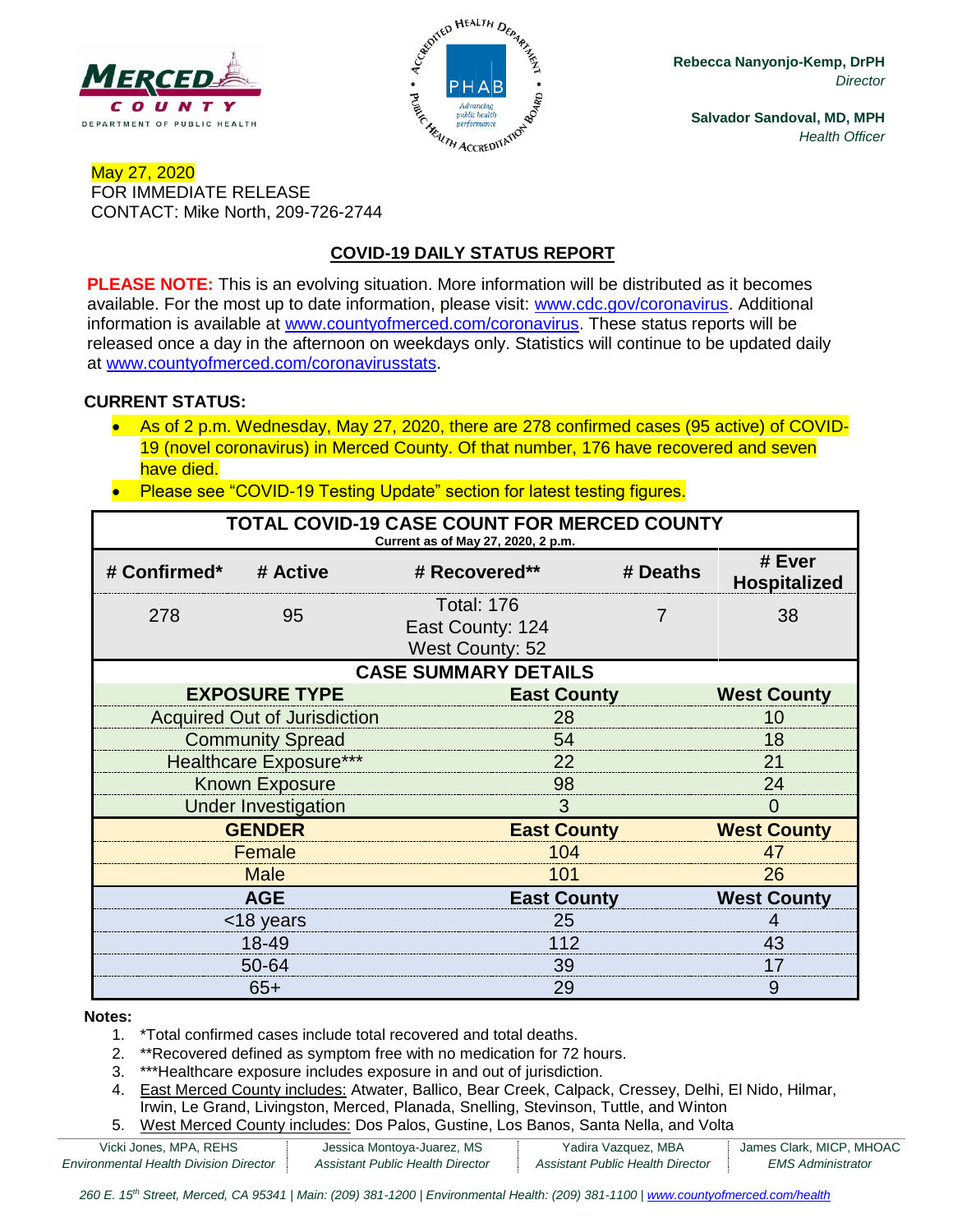

*Note: \*Only communities with five or more cases are reported in this graph. The figures in the top chart on this page represent confirmed cases, which includes active cases, recoveries, and deaths.*



- Based on information provided by individuals who test positive, Public Health staff will continue to assess risks of exposure and contact any affected individuals.
- Due to privacy laws, the Public Health Department cannot release identifying information related to positive cases.
- In California, there are 100,090 confirmed cases and 3,835 deaths.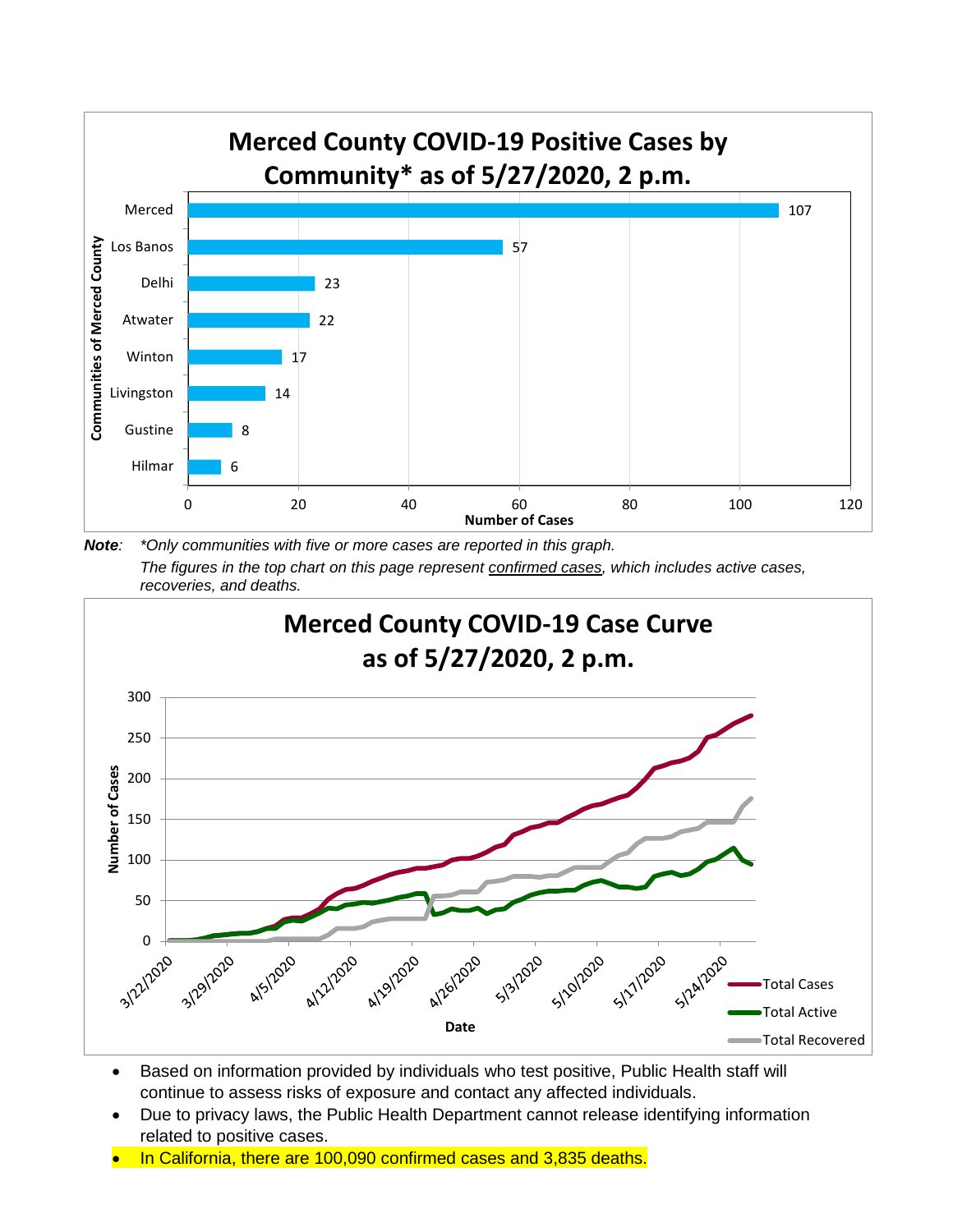### **RECENT ACTIVITIES & UPDATES:**

- Merced County Public Health continues to coordinate with federal, state and local partners to further prepare us for future impacts. This includes working with the California Department of Public Health and the Centers for Disease Control and Prevention to monitor COVID-19.
- On Monday, May 25, the Merced County Department of Public Health confirmed the seventh death related to COVID-19. The Merced County resident was a male over the age of 65 with underlying health conditions.
- In order to support small business employers facing financial impacts and potential layoffs from the novel-coronavirus 2019 (COVID-19), Worknet Merced County has established the COVID-19 Reopen Merced County Fund. The fund will provide grants to small employers experiencing economic stresses in order to prevent potential layoffs or facility closures during COVID-19. Funding is open to Merced County businesses only, with up to \$1,000 available for businesses that employ 1-25 people, and \$2,000 available for businesses that employ 26- 50 people. Funding can pay for items that allow the business to maintain operations during this time, including the purchase of remote access equipment, services or tools to convert to online sales, cleaning or sanitation supplies that are needed to reduce virus exposure, or other items the business needs to invest in so as to avoid the need for employee layoffs. Please note that funding cannot be spent directly on employee wages or benefits. Apply online now at [www.ReopenMercedCounty.com/RMCFund.](http://www.reopenmercedcounty.com/RMCFund)
- With the heat index exceeding 105 degrees today and tomorrow, various cooling zones are available to the public, with COVID-19 precautions in place. For additional information or to see what locations are available, please visit [www.countyofmerced.com/CivicAlerts.aspx?AID=1850.](http://www.countyofmerced.com/CivicAlerts.aspx?AID=1850)
- Last week, the Merced County Department of Public Health received approval from the State to move into an accelerated form (Stage 2B) of California's Roadmap to Modify the Stay-at-Home order. This will allow for the reopening of dine-in restaurants and in-person retail with proper social distancing and other procedures to protect the health of patrons and employees. Prior to opening, businesses will need to review State requirements and prepare a plan to show customers and employees that they've reduced the health risk from COVID-19. State requirements and guidance documents can be found on [www.reopenmercedcounty.com/guidelines.](http://www.reopenmercedcounty.com/guidelines) Merced County anticipates State requirements and guidance to be modified moving forward. If this information is updated by the State, it will also be updated on [www.reopenmercedcounty.com/guidelines.](http://www.reopenmercedcounty.com/guidelines)
- On Monday, The California Department of Public Health announced the statewide reopening of places of worship for religious services and in-store retail shopping. Modifications are required in order to keep Californians safe and limit the spread of COVID-19. The new guidance from the State limits religious services and funerals to 25 percent of a building's capacity or up to 100 attendees—whichever is lower. On Tuesday, the State also announced that counties that have attested to meeting the criteria for accelerated re-opening may reopen hair salons and barbershops with modifications, such as mandatory face coverings for both the barber/stylist and client. Salon activities that cannot be done with face coverings, such as shaving, facials, waxing, etc., are still prohibited by the State at this time. For additional information and instructions for re-opening places of worship/businesses, please visit [www.countyofmerced.com/coronavirus](http://www.countyofmerced.com/coronavirus) and [www.reopenmercedcounty.com,](http://www.reopenmercedcounty.com/) respectively.
- The Merced County Office of Emergency Services and Merced County Department of Public Health proclaimed a local and public health emergency March 13 in order to help address the outbreak. The Board of Supervisors ratified those actions during a March 16 special meeting.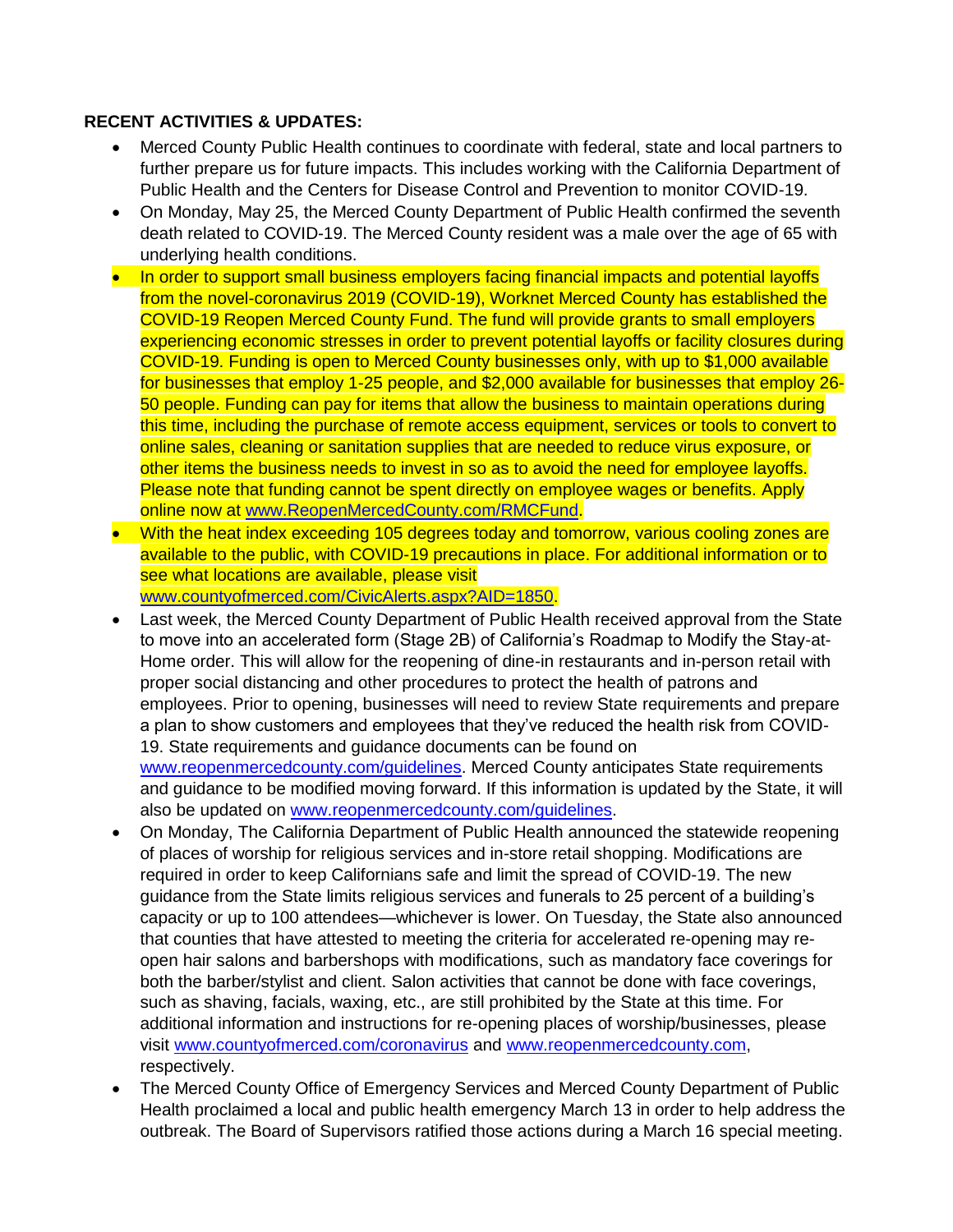- On March 19, Governor Gavin Newsom announced Executive Order N-33-20, asking California residents to stay at home. On March 20, Merced County's Health Officer also issued an Order directing County residents to remain in their places of residence except to perform or receive essential services.
- The Merced County Public Health Department Operations Center was activated Jan. 27, 2020 (122 days) in order to prepare for COVID-19 in and around our community. The Merced County Emergency Operations Center and Human Services Agency Department Operations Center are also currently active.

## **COVID-19 TESTING UPDATE:**

- A total of 5,864 tests have been performed in Merced County: 5,516 negatives, 278 positives, and 70 still pending. These figures include testing through both the commercial and public health lab systems.
- COVID-19 Testing Available for All Merced County Residents:
	- o Merced County Fairgrounds: 900 Martin Luther King Jr. Way, Merced
	- $\circ$  7 a.m. to 7 p.m. Monday—Friday
	- o Register at [www.lhi.care/covidtesting](http://www.lhi.care/covidtesting) or by calling 1-888-634-1123
	- o Due to expected high demand, testing availability is by appointment only in order to prevent unnecessarily-long wait times for clients. Walk-ins will not be accepted at this time.
- Within the public health system, every person who has met CDC criteria for severe disease within Merced County has been tested.
- Public Health is actively identifying other methods to enhance testing capability for providers throughout the community and increase testing county-wide. We will continue to be notified should positive tests come through either system (public health or commercial).
- In late March, Merced County opened two "mobile specimen collection sites" for COVID-19 in order to streamline testing capabilities. Initially, there will be two collection days per week, one on the westside of the County, and one on the eastside of the County. Each site will remain open for four hours per day. Additional hours per day and days per week may become more frequent if supply and personnel availability increase.
	- o **PLEASE NOTE**: Use of these mobile specimen collection sites are by appointment only, and you must have a prescription from a physician and prior approval from the Merced County Department of Public Health. If you do not have a provider and have symptoms call 209-381-1180 for a phone consultation. Anyone without prior approval will not be tested. Locations will be provided to clients once appointments are made. Call 209-381-1180 for more information.

# **COVID-19 SYMPTOMS AND PRECAUTIONS:**

- Coronavirus symptoms include: mild to severe respiratory illness, fever, cough, difficulty breathing, chills, repeated shaking with chills, muscle pain, headache, sore throat, and loss of taste or smell. If symptoms develop, individuals should stay at home to limit exposure to others.
- Anyone who has had contact with a person with possible COVID-19 infection and has the above symptoms should call his/her local health department/health care provider immediately.
- Do not go to your provider's office without calling ahead. Do not call 911 for suspected COVID-19 unless you are having a medical emergency.
- During the flu season, there are steps you can take to protect your health and the health of those around you:
	- o Wash your hands regularly with soap and water for 20 seconds.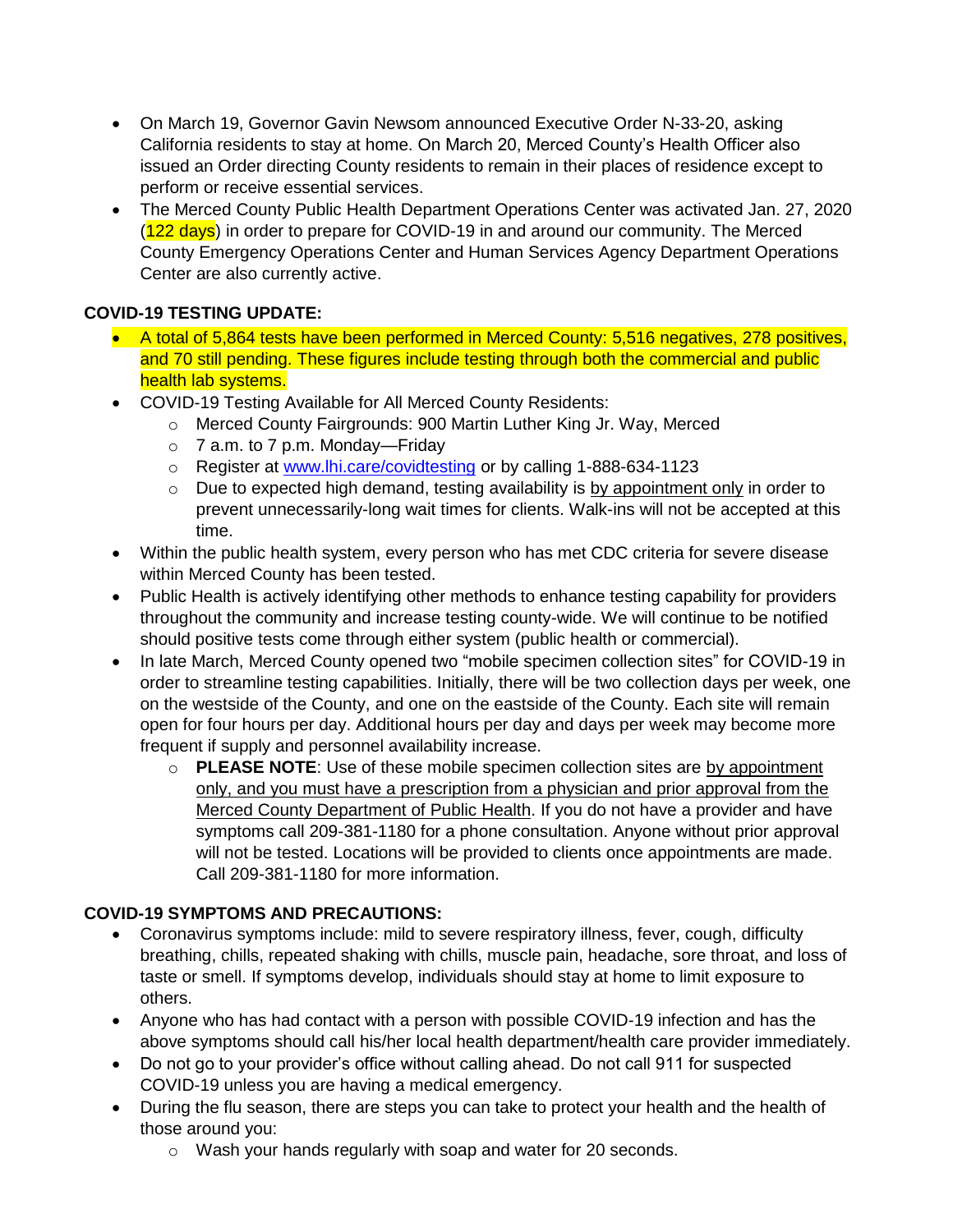- o Avoid touching your eyes, nose, or mouth with unwashed hands.
- o Avoid close contact with people who are sick.
- $\circ$  Stay away from work, school or other people if you become sick with respiratory symptoms such as fever and cough.
- $\circ$  Cover sneezes or coughs with a tissue, then throw the tissue in the trash.

## **ADDITIONAL RESOURCES:**

- **Sign up for COVID-19 alerts: [www.countyofmerced.com/coronavirus](http://www.countyofmerced.com/coronavirus)**
- Merced County Public Health COVID-19 **Information Webpage**:
	- o [www.countyofmerced.com/coronavirus](http://www.countyofmerced.com/coronavirus)
- Merced County Public Health **Information Line**:
	- o 209-381-1180 (English, Spanish, and Hmong. Live reps. available 8 a.m. to 5 p.m.)
- **Email COVID-19-specific questions to Merced County Public Health:** 
	- o COVID19@countyofmerced.com.
- Updated **CDC Information**:
	- o <https://www.cdc.gov/coronavirus/2019-ncov/whats-new-all.html>
- CDC **Resources for Households**:
	- o <https://www.cdc.gov/coronavirus/2019-ncov/community/home/index.html>
- How to **talk to your kids** about the coronavirus:
	- o <https://www.pbs.org/parents/thrive/how-to-talk-to-your-kids-about-coronavirus>
- Guidance for **Businesses and Employers**:
	- o <https://bit.ly/2IH2G2u>
	- o [www.covid19.ca.gov](http://www.covid19.ca.gov/)
- Report **Price Gouging**:
	- o <http://www.countyofmerced.com/3381/Price-Gouging>
- Report **Consumer Fraud**:
	- o [www.countyofmerced.com/2322/Consumer-Fraud](http://www.countyofmerced.com/2322/Consumer-Fraud)
- Report **non-essential business activity** and large group gatherings that violate the Stay-at-Home Order:
	- $\circ$  Hotline: 209-381-1100 (8 a.m. to 5 p.m. Monday-Friday)
	- o Email: [COVIDcomplaint@countyofmerced.com](mailto:COVIDcomplaint@countyofmerced.com)
- **Free Virtual Care** options through Dignity Health for those with COVID-19 symptoms:
	- o Patients can receive a free Virtual Care Anywhere visit if they are experiencing COVID-19 symptoms. Symptoms can include fever, cough, or shortness of breath.
	- o To access a free virtual urgent care visit, visit [www.dignityhealth.org/virtualcareanywhere,](http://www.dignityhealth.org/virtualcareanywhere) download the Virtual Care Anywhere app in the Apple App Store or Google Play Store, or call 855-356-8053 and use the coupon code COVID19.
- **Get Help/Give Help**:
	- o [www.gethelpgivehelpmerced.com](http://www.gethelpgivehelpmerced.com/)
- **Donations**—help community members impacted by COVID-19:
	- o [www.countyofmerced.com/donations](http://www.countyofmerced.com/donations)
- Exclusive **Shopping for Vulnerable Populations**:
	- o [www.countyofmerced.com/3396/Exclusive-Shopping-for-Vulnerable-Popula](http://www.countyofmerced.com/3396/Exclusive-Shopping-for-Vulnerable-Popula)
- Make and donate **face masks**:
	- o [www.rccmercedcounty.org](http://www.rccmercedcounty.org/)
- Apply for **benefits** Individuals experiencing financial hardship may qualify for cash assistance through CalWORKs, food nutrition assistance through CalFresh, and medical assistance through MediCal: